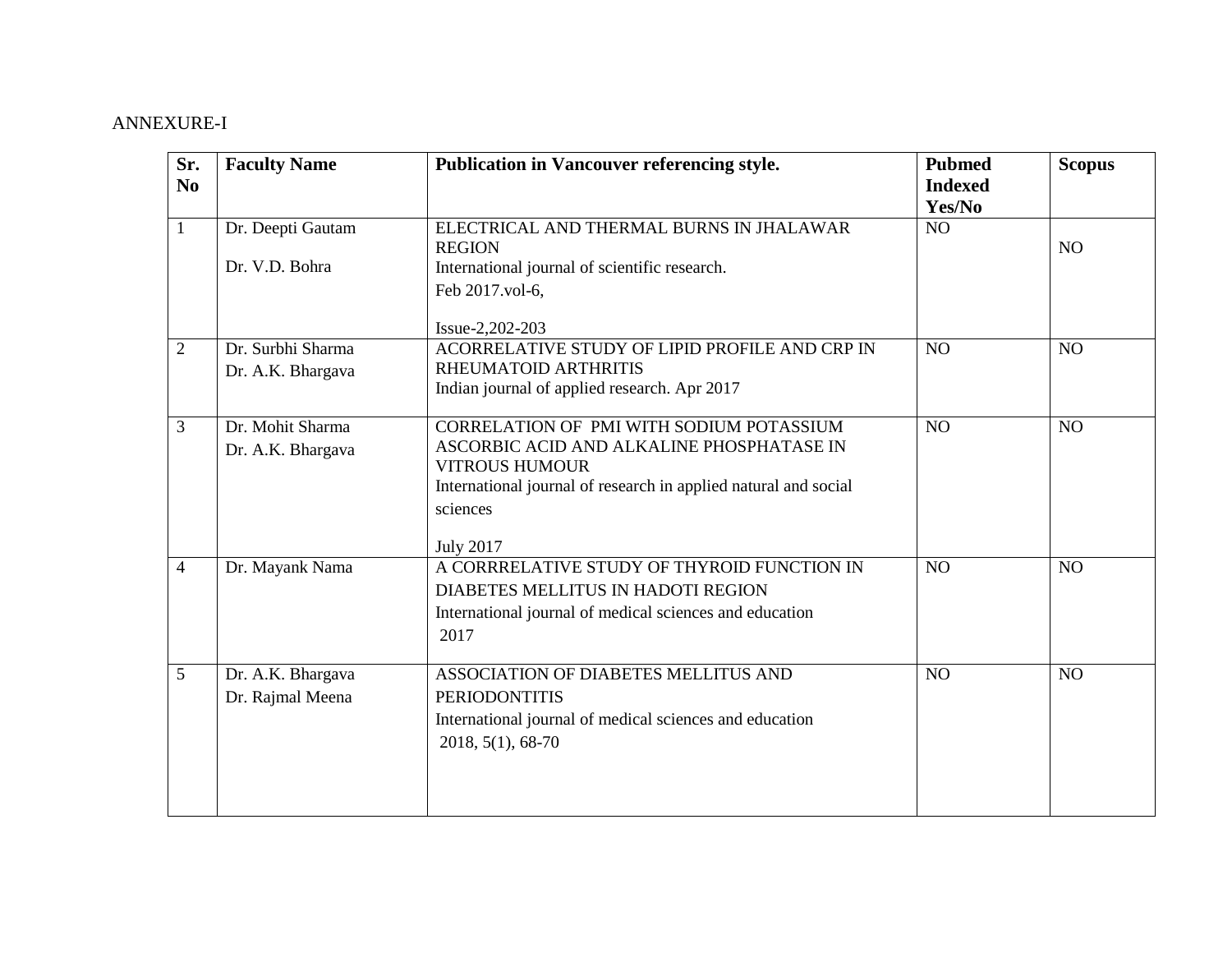| 6      | Dr. K.M. Lodha                                                                                                          | SERUM C-REACTIVE PROTEIN IN PSORIASIS: A CASE<br>CONTROL STUDY IN TERTIARY CARE HOSPITAL FROM<br><b>SOUTHERN INDIA</b><br>International Journal of Biochemistry Research and Review. 8 may<br>2017 | N <sub>O</sub> | NO |
|--------|-------------------------------------------------------------------------------------------------------------------------|----------------------------------------------------------------------------------------------------------------------------------------------------------------------------------------------------|----------------|----|
| $\tau$ | Dr. Milind Dudhane<br>Dr. Rinku Bansal                                                                                  | ROLE OF NATURAL ANTIOXIDANT IN BREAST CANCER<br><b>PATIENTS</b><br>Indian journal of Scientific research.<br>oct 2018.vol-7,<br>Issue-10, 93-98                                                    | NO             | NO |
| 8      | Dr. R. D. Mathur, Dr.<br>Rameshwar Prasad Gupta,<br>Dr. Deepak Gupta,,<br>Dr. Ajay Kumar Bhargava<br>Dr. Reenika Mathur | <b>CORRELATION BETWEEN ASSOCIATION OF</b><br>HYPOTHYROIDISM AND CARDIOVASCULAR RISK<br><b>INDICES.</b><br>International Journal of Advances in Medicine 5 (3), 754-756.<br>(2018).                 | NO             | NO |
| 9      | Dr. R. D.Mathur,<br>Dr. R.P. Gupta,<br>Dr. Deepak Gupta,,<br>Dr. Ajay Kumar Bhargava<br>Dr. Reenika Mathur              | CORRELATION BETWEEN THYROXIN HORMONE LEVEL,<br>BILIRUBIN AND URIC ACID IN DIABETIC SUBJECTS<br>International Journal of research in medical sciences. 6 (11) 3710-<br>3713(2018)                   | NO             | NO |
| 10     | Dr. Mohini Nainani<br>Dr. A.K. Bhargava                                                                                 | A COMPARISION OF LIVER ENZYMES BILIRUBIN AND<br>URIC ACID IN PREECLAMPSIA AND NORMOTENSIVE<br>SUBJECTS.<br>International journal of obstetrics and gyanacology. (2019), 3 (2),<br>19-20            | <b>YES</b>     | NO |